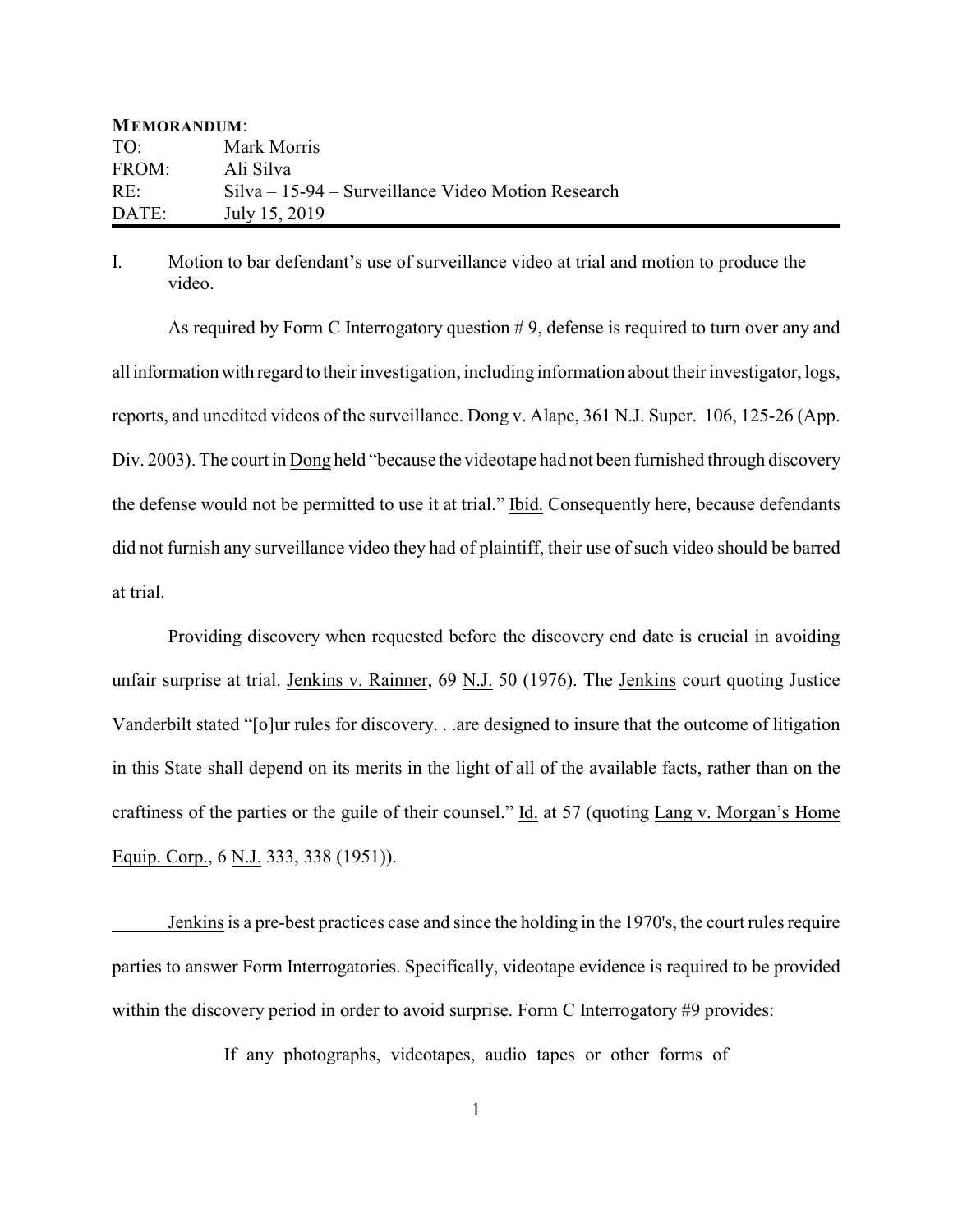electronic recording, sketches, reproductions, charts or maps were made with respect to anything that is relevant to the subject matter of the complaint, describe:

- a. the number of each; b. what each shows or contains; c. the date taken or made; d. the names and addresses of the persons who made them; and
	- e. in whose possession they are at present

It is too late for defendants to amend their discovery at this point. See R. 4:17-7. The court rules provide "if a party who has furnished answers to interrogatories thereafter obtains information that renders such answers incomplete or inaccurate, amended answers shall be served not later than 20 days prior to the end of the discovery period..." Id.

In the post-best practices case of Dong, *supra*, the Appellate Division reversed and remanded the case for a new trial where defendant was permitted, over plaintiff's objection, to present surveillance evidence including video surveillance to the jury. Just as in the instant matter, the surveillance in Dong had not been provided during discovery. As such, in reversing and remanding the case for a new trial the Appellate Division held:

> without viewing the tape, [plaintiff] put in his entire case. . .[h]ad he known in advance, he likely would have adjusted his presentation. . . the judge's reversal of his earlier order placed plaintiff at a distinct disadvantage, giving the jury the impression that plaintiff was now scrambling and engaging in damage control. . .this was unfair to plaintiff.

[Dong, *supra*, 361 N.J. Super. at 126-27.]

The basis for this decision was that the untimely production of the surveillance videotape at the time of trial was a discovery violation as plaintiff's interrogatories sought continuing production of all photographs and videotapes in defendant's possession. Id. at 126.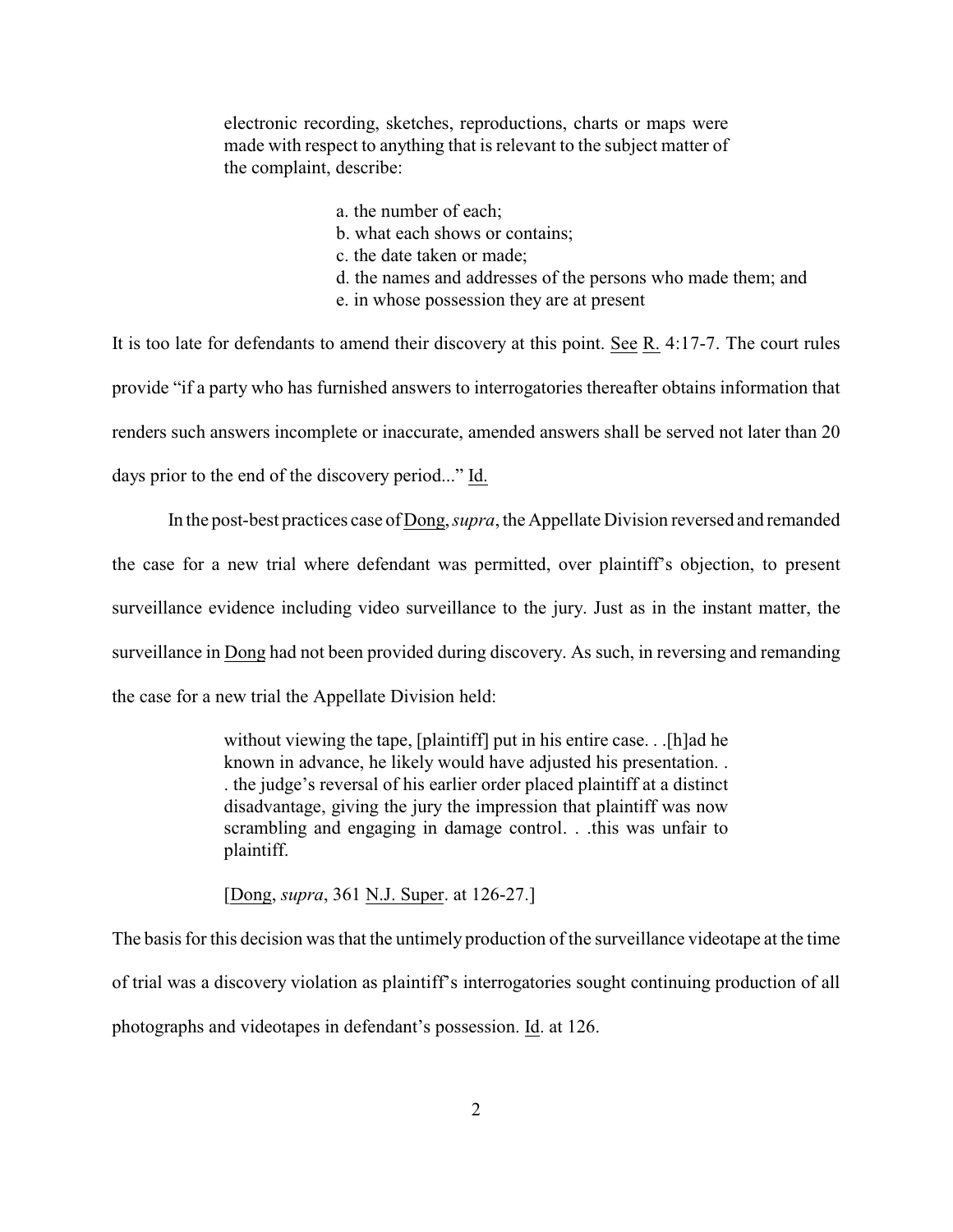Even the pre-best practices decision in Jenkins recognizes surveillance discovery of plaintiff must be turned over to plaintiff's counsel prior to trial to avoid the unfair surprise that would inevitably result if the videotape were only produced at the time of trial. Specifically, the court stated:

> The surprise which results from distortion of misidentification is plainly unfair. If it is unleashed at the time of trial, the opportunity for an adversary to protect against its damaging inference by attacking the integrity of the film ad developing counter-evidence is gone or at least greatly diminished.

[Jenkins, *supra*, 69 N.J. at 57-58.]

This recognition, before there was a solid continuing obligation – now derived from Form Interrogatories – demonstrates the prejudice plaintiff suffers by virtue of the last minute notification of defendant's possession of surveillance discovery.

Moreover, a 2014 decision from the United States District Court found a defendant in a personal injury case must turn over surveillance video to plaintiffs prior to deposing them, despite the objection that disclosure would defeat the footage's impeachment value. Gardner v. Norfolk Souther Corp., 299 F.R.D. 434 (D.N.J. 2014). Because the surveillance materials directly relate to the plaintiff's physical condition, they have a substantive value in the case that goes beyond using them for impeachment and thus permitting the delay sought by the defense "would nullify the discovery process. '[F]airness concerns weigh against the kind of sandbagging involved when the moving party sets up grounds for impeachment by using undisclosed materials in an attempt to manufacture inconsistencies.'" Id. at 438.

Additionally, since there is no claim of privilege with respect to the surveillance, as it was proffered as part of "discovery", the instant matter is more akin to Inferrera v. Wal-Mart Stores, Inc.,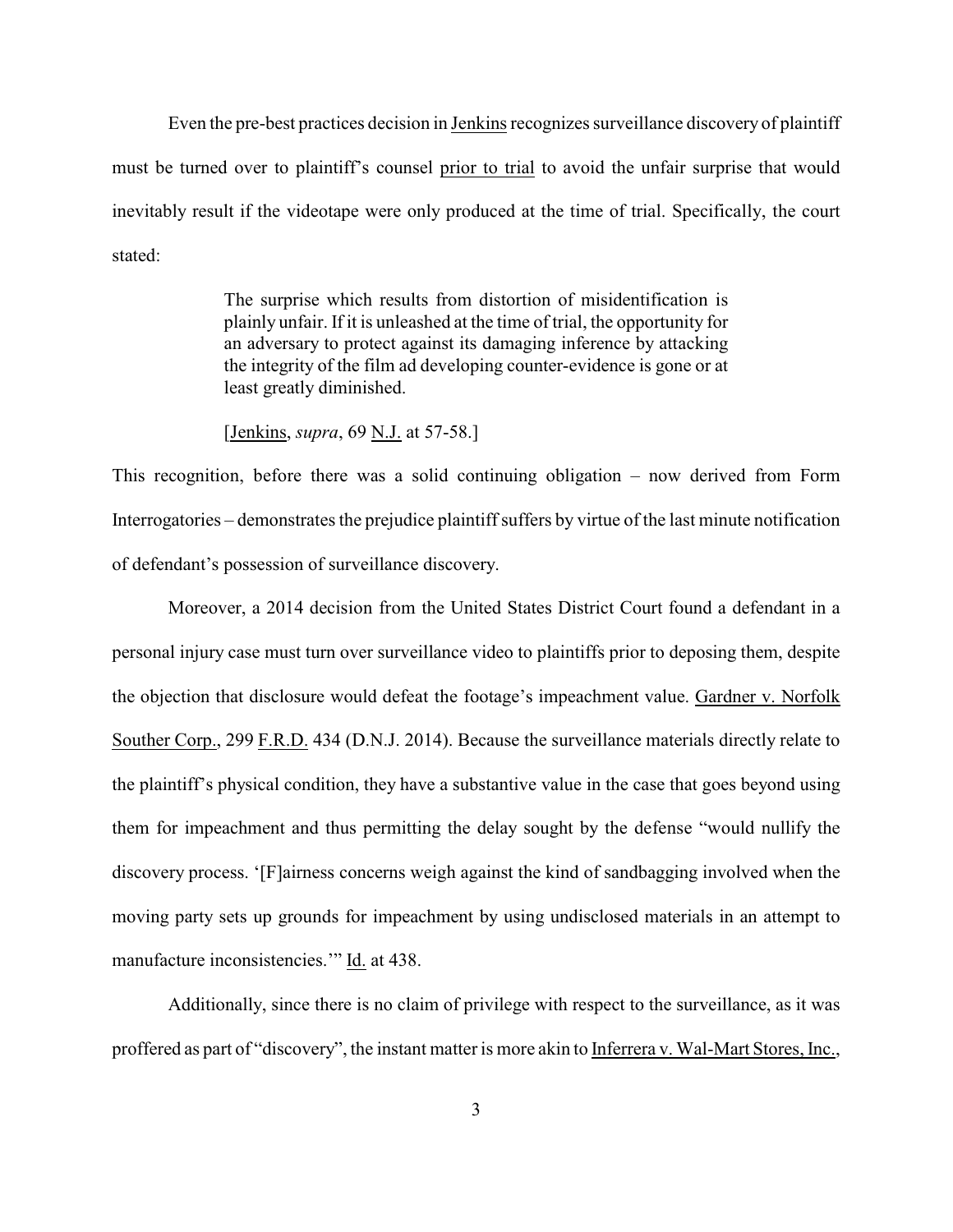2011 WL 6372340 (D.N.J. 2011) and Herrick v. Wilson, 429 N.J. Super. 402 (Law Div. 2011), than Jenkins.

In the more recent federal court case, Inferrera, *supra*, defendants sought to withhold a videotape of plaintiff's falling until after plaintiff's deposition. The District Court held the defendant may not withhold the videotape until after plaintiff's deposition. In so holding, the District Court recognized defendant was essentially seeking a protective order to delay production of relevant evidence until after plaintiff's deposition. The court went on to state this practice was inappropriate,

as

[i]mpeachment evidence is available in virtually every case. If a party could delay the production of relevant evidence to use for impeachment purposes at a deposition, than large swatches of discovery could be withheld. In addition, the same issue present here would come up in almost every case. If defendant's reasoning is adopted, the same argument could be made with regard to incriminating documents, e-mails, photographs, audiotapes, etc. Defendant's position would create an avenue to delay producing relevant discovery that does not exist.

[Inferrera, *supra*, at \*1.]

In the instant matter, by not producing the surveillance during discovery, defendants have not only failed to meet their ongoing discovery obligations under the rules, but also are blatantly withholding relevant evidence from plaintiff.

Similarly in Herrick, *supra*, defendant was not permitted to withhold a video of plaintiff's auto collision until after her deposition. The court stated allowing defendants to withhold the video would fundamentally alter how pretrial discovery was conducted and allow parties to delay production of relelvant information to gain the upper hand is discovery. Herrick, *supra*, 429 N.J. Super. at 406-407. Further, the court recognized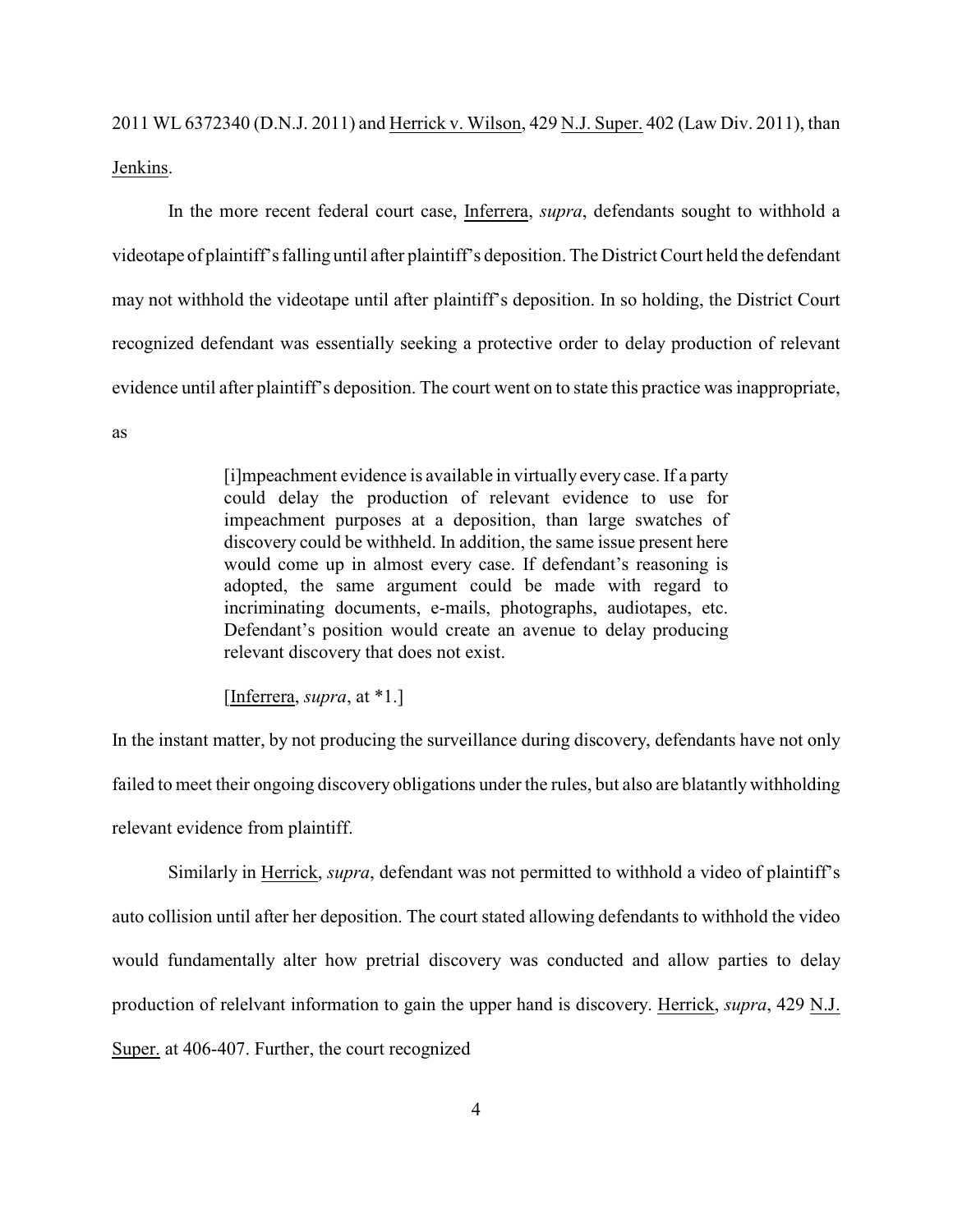[t]he discovery rules were designed to eliminate, as far as possible, concealment and surprise in the trial of lawsuits to the end that judgments rest upon real merits of the causes and not upon the skill and maneuvering of counsel. 'A lawsuit is not a parlor game; it is a solemn search for truth conducted by a court of law.' 'Pretrial procedures make a trial less of a game of blind man's bluff and more a fair contest with the basic issues and facts disclosed to the fullest practicable extent.

[Id. at 407 (citations omitted)]

As such, the court in Herrick concluded there was no reason to treat videotapes surreptitiously made different from any other discovery. Ibid. Therefore, consistent with  $R$ . 4:10-2, defendant was compelled to produce the surveillance video of plaintiff's collision.

Just as in Inferrera and Herrick, *supra*, defendants in the instant matter continue to withhold surveillance discovery in a case where discovery has been closed for quite some time. Accordingly, defendants should be barred from referring to, relying on, or otherwise presenting the surveillance video at the time of trial.

Plaintiff also moves for a motion to compel the video surveillance tapes. In Jenkins, *supra*, the Supreme Court established that a plaintiff is entitled to the complete investigative materials of an investigator retained by defendant. Plaintiff has a right to obtain these materials prior to trial, including materials that may show "the time or times the movies were taken, how long the surveillance continued, what plaintiff was doing, who was present, how many reels of film result, who presently has possession of the films, and the like." Jenkins, *supra,* 69 N.J. at 59.

It would be extremely prejudicial to have introduction of surveillance evidence for which defense counsel has failed to produce sufficient materials to allow plaintiff to challenge the evidence and otherwise assess its authenticity. An adversary should not be confronted with a videotape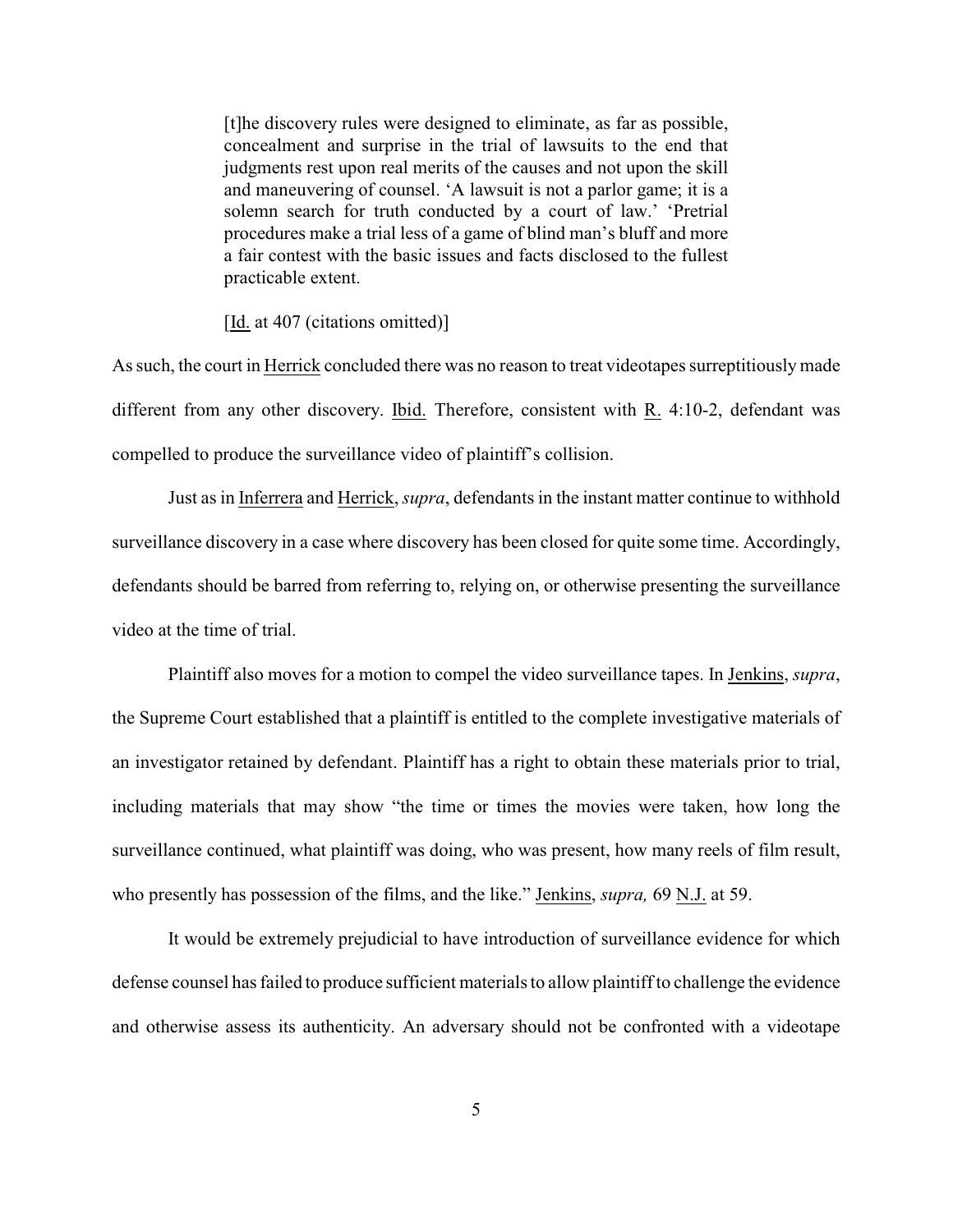without sufficient prior notice and time to prepare that would allow testing the validity of the scenes depicted on the tape. Suanez v. Egeland, 330 N.J. Super. 190, 196 (App. Div. 2000). Plaintiff should receive, prior to trial, evidence regarding the circumstances under which the video was created so that plaintiff can challenge the proffered evidence. See, e.g., State v. Wilson, 135 N.J. 4,17 (1994) ("[M]otion pictures are generally admissible if properly authenticated with: (1) evidence relating to the circumstances surrounding the taking of the film; (2) evidence detailing the manner and circumstances surrounding the development of the film; (3) evidence in regard to the projection of the film; and (4) testimony by a person present at the time the motion pictures were taken that the pictures accurately depict the events as that person saw them when they occurred."). The Jenkins court similarly stated:

> [i]f it is unleashed at the time of trial, the opportunity for an adversary to protect against its damaging inference by attacking the integrity of the film and developing counter-evidence is gone or at least greatly diminished.

[Jenkins, *supra*, 69 N.J. at 57-58.]

Further, N.J.R.E. 403 requires the exclusion of prejudicial evidence. This evidence is unduly prejudicial if plaintiff is totally precluded from effectively challenging this evidence when defense counsel has refused to provide plaintiff with neither the video itself nor the complete file of defendant's investigator.

Plaintiff not only has substantial need for the file but he is unable without undue hardship to obtain the substantial equivalent of the materials by other means. Here, the video and the investigator's file are both unique evidence that cannot be recreated from any other source. "If evidence is unique, such that a party cannot copy or otherwise recreate it, then the hardship in